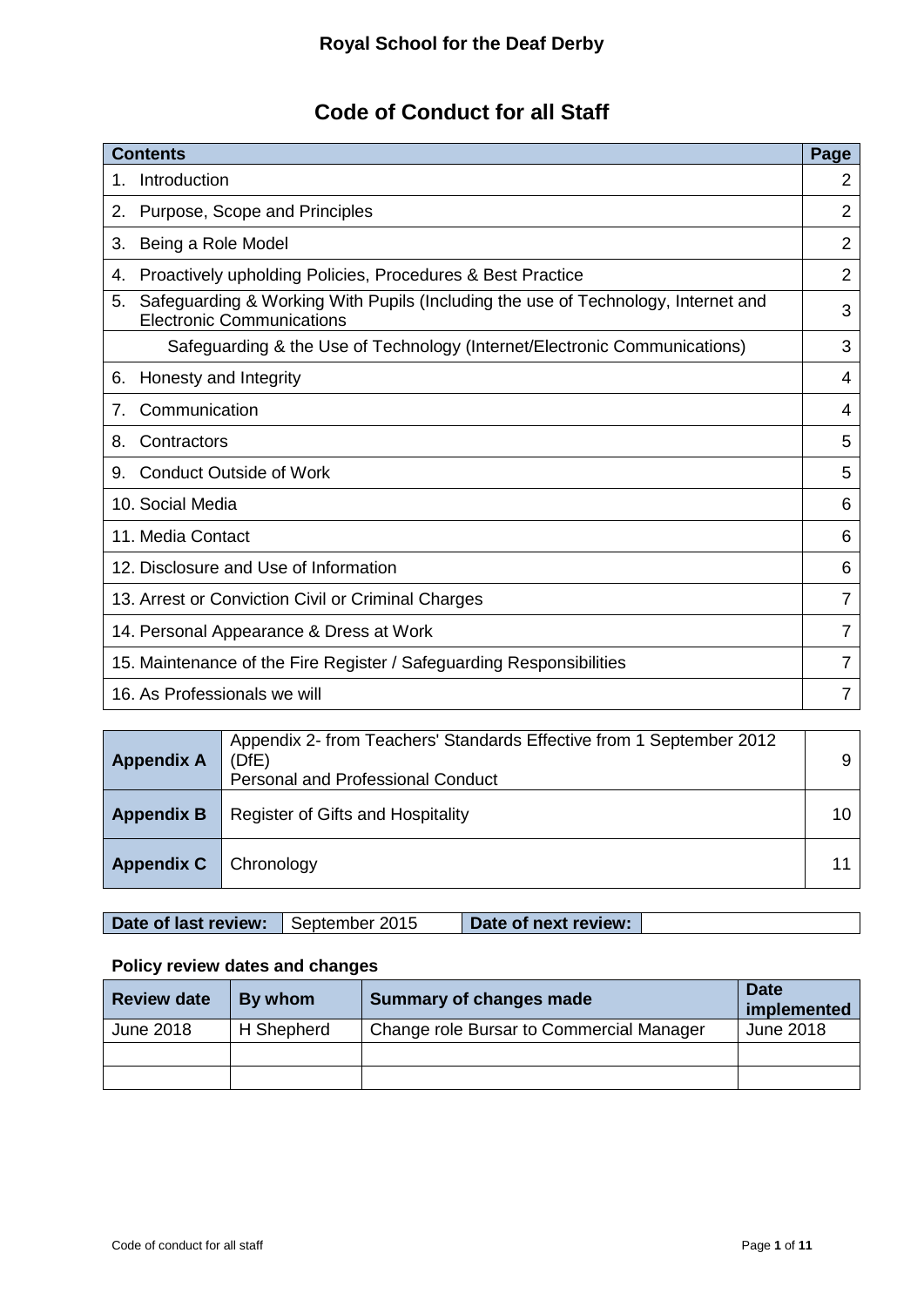|  |  | <b>Code of Conduct for all Staff</b> |
|--|--|--------------------------------------|
|--|--|--------------------------------------|

| $\mathbf{1}$            | <b>Introduction</b>                                                                                                                                             |
|-------------------------|-----------------------------------------------------------------------------------------------------------------------------------------------------------------|
| 1.1                     | As an employer, the Governing Body is required to set out a Code of Conduct for all                                                                             |
|                         | school employees. This code is in addition to:                                                                                                                  |
|                         | The statutory duty of all staff employed under School Teachers Pay and Conditions                                                                               |
|                         | Document (STPCD) who have a statutory obligation to adhere to Teachers'                                                                                         |
|                         | Standards 2012 including Part 2 of the Standards - Personal and Professional                                                                                    |
|                         | Conduct. All non-teaching staff at this school have chosen to adopt part 2 of the                                                                               |
|                         | Standards. The standards are set out in Appendix A                                                                                                              |
|                         | The competency framework for all staff with people management responsibilities                                                                                  |
| 1.2                     | Failure to follow this code could result in disciplinary action up to and including                                                                             |
|                         | dismissal.                                                                                                                                                      |
|                         | The school, for its part, considers it has a duty to protect employees against                                                                                  |
|                         | unjustified allegations of wrong doing and pay due regard to follow statutory                                                                                   |
|                         | guidance on managing allegations against staff; Staff, for their part, must wherever                                                                            |
|                         | possible, safeguard themselves and their colleagues against unfounded allegations                                                                               |
| 2 <sub>2</sub><br>2.1   | <b>Purpose, Scope and Principles</b>                                                                                                                            |
|                         | A Code of Conduct is designed to give clear instruction on the standards of<br>behaviour that all school staff are expected to adhere to.                       |
| 2.2                     | The school operates on the basis of trust, high expectations and responsibility to                                                                              |
|                         | secure a successful learning environment for our pupils and the community we                                                                                    |
|                         | serve. An emphasis is placed on positive outcomes and achievements and we                                                                                       |
|                         | believe that similar themes must underpin the standards of behaviour and                                                                                        |
|                         | performance which apply to all employees of the school                                                                                                          |
| 2.3                     | School staff are in a unique position of influence and must adhere to behaviour that                                                                            |
|                         | models the highest possible standards for all children and young people at the                                                                                  |
|                         | school. As a member of the school community, each employee has an individual                                                                                    |
|                         | responsibility to maintain their reputation and the reputation of the school both within                                                                        |
|                         | and outside of the workplace.                                                                                                                                   |
| $\mathbf{3}$            | <b>Being a Role Model</b>                                                                                                                                       |
| $\overline{3.1}$        | All staff who work in schools set examples of behaviour and conduct which can be<br>copied by children and young people. Staff must therefore model the highest |
|                         | standards of conduct in order to encourage and provide examples to children and                                                                                 |
|                         | young people                                                                                                                                                    |
| 3.2                     | All staff must not use inappropriate or offensive language at any time                                                                                          |
| 3.3                     | All staff must avoid putting themselves at risk of allegations of abusive or                                                                                    |
|                         | unprofessional conduct                                                                                                                                          |
| 3.4                     | All staff and those who use or may wish to use the school must respect the rights,                                                                              |
|                         | dignity and worth of all children and young people, colleagues, parents and carers                                                                              |
|                         | All staff must treat children and young people, colleagues, parents and carers and                                                                              |
|                         | those who use or may wish to use the school equally regardless of disability, age,                                                                              |
|                         | gender reassignment, marriage & civil partnership, pregnancy and maternity, race,                                                                               |
|                         | religion & belief, sex, sexual orientation, personal beliefs or ability.                                                                                        |
| $\overline{\mathbf{4}}$ | Proactively upholding Policies, Procedures & Best Practice                                                                                                      |
| 4.1                     | All staff are expected to find out and familiarise themselves with the school's policies<br>and procedures which are kept on the staff share                    |
| 4.2                     | All staff are expected to work within the school's policies and practices, so that what                                                                         |
|                         | we do is consistent with what has been agreed between all members of the staff and                                                                              |
|                         | the governors                                                                                                                                                   |
| $5\phantom{.0}$         | Safeguarding & Working With Pupils (Including the use of Technology,                                                                                            |
|                         | <b>Internet and Electronic Communications</b>                                                                                                                   |
| 5.1                     | All staff must proactively find out about and participate in the school's safeguarding                                                                          |
|                         | policy, procedure and best practice at all times                                                                                                                |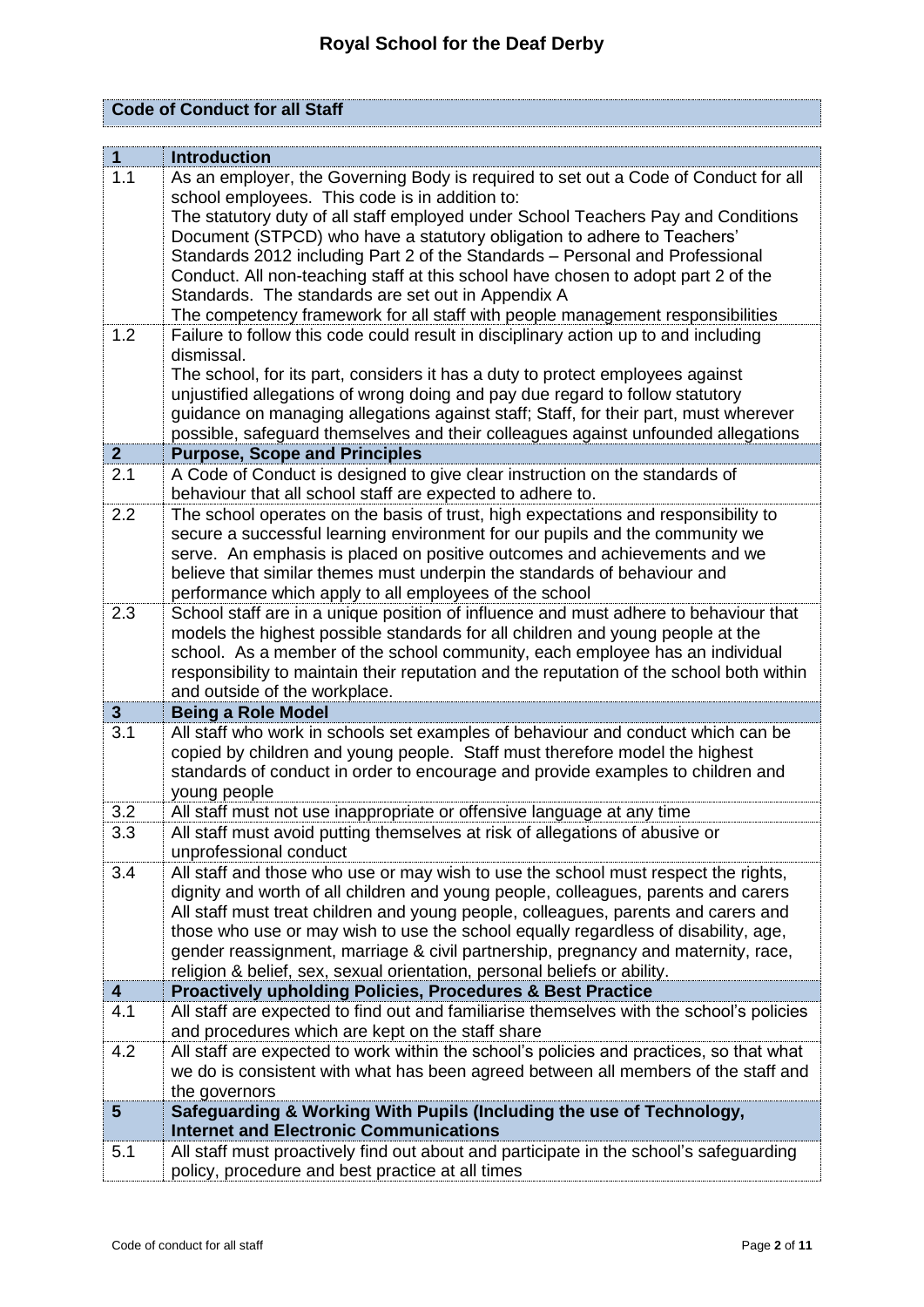| 5.2  | All staff must take the upmost care of pupils/students under their supervision with the<br>aim of ensuring their safety and welfare.                                |
|------|---------------------------------------------------------------------------------------------------------------------------------------------------------------------|
| 5.3  | All staff must report any concerns about breaches of the school's safeguarding                                                                                      |
|      | policy and procedure to a member of the safeguarding team and follow the school's                                                                                   |
|      | whistleblowing policy and procedure                                                                                                                                 |
| 5.4  | Staff must not initiate, establish or seek to establish social contact with pupils                                                                                  |
|      | (present pupils or those that have left less than six years ago) for the purpose of                                                                                 |
|      | securing a friendship or to pursue or strengthen a relationship. Should staff need to                                                                               |
|      | make any social contact with pupils this should be requested by emailing the                                                                                        |
|      | Headteacher and must be approved by the Headteacher                                                                                                                 |
| 5.5  | Staff must not use the school workplace to establish new relationships with parents<br>or carers or those who visit the school                                      |
| 5.6  | Staff must take care to safeguard themselves when working alone with pupils for                                                                                     |
|      | example, staff must heed individual risk assessments and use their professional                                                                                     |
|      | judgement and knowledge of individual children to safeguard themselves as well as                                                                                   |
|      | the child. Simple measures are often appropriate such as, leaving the door open,                                                                                    |
|      | making sure you are visible through a glass door or window, alerting other staff if you                                                                             |
|      | need to work alone with a child.                                                                                                                                    |
| 5.7  | Staff must not use force to restrain or control a child unless they are trained in, and                                                                             |
|      | using PROACT-SCIPr-UK® interventions with the exception of using reasonable                                                                                         |
|      | force proportional to the circumstances where a pupil is in danger of hurting                                                                                       |
|      | themselves or others. All incidences of restraint must be accurately recorded in a                                                                                  |
|      | timely manner using the schools restraint reporting systems and protocols.                                                                                          |
| 5.8  | There are occasions when physical contact, other than reasonable force, with a pupil                                                                                |
|      | is proper and necessary. Indicative examples are:                                                                                                                   |
|      | To gain the attention of deaf pupils by a light touch on the shoulder<br>Holding the hand of an early years or Primary child when walking with them;                |
|      | When comforting a distressed pupil;                                                                                                                                 |
|      | When a pupil is being congratulated or praised;                                                                                                                     |
|      | To demonstrate how to use a musical instrument;                                                                                                                     |
|      | To demonstrate exercises or techniques during practical aspects of lessons;                                                                                         |
|      | To give first aid; and,                                                                                                                                             |
|      | Where individual risk assessments, care, ECHP or medical plans prescribe physical                                                                                   |
|      | contact                                                                                                                                                             |
| 5.9  | Staff are expected to work with all pupils, irrespective of their demeanour or ability                                                                              |
|      | and should never attempt to refuse to do so without good reason and/or permission                                                                                   |
|      | from an SLT member                                                                                                                                                  |
| 5.10 | All staff must inform the Headteacher if they believe they are the subject of a                                                                                     |
|      | safeguarding investigation by a Local Authority Designated Lead Safeguarding<br>Officer or an employer other than the school                                        |
| 5.11 | All staff must actively participate in continuing professional development activities to                                                                            |
|      | maintain a level of safeguarding competence relevant to their role                                                                                                  |
|      | Safeguarding & the Use of Technology (Internet/Electronic Communications)                                                                                           |
| 5.12 | Staff must not make contact with pupils on social networking sites. Any electronic or                                                                               |
|      | text communication should be conducted through the school's communication                                                                                           |
|      | systems when there is a clear and demonstrable school reason                                                                                                        |
| 5.13 | Staff should not use school equipment, or the school internet connection, to access                                                                                 |
|      | or update personal social websites                                                                                                                                  |
| 5.14 | Staff should not have any present pupils or those that have left less than six years                                                                                |
|      | ago as "friends", except relatives. However if there is a legitimate reason for such                                                                                |
|      | communication such as involvement with relevant clubs such as Scouts, Youth Club<br>or Football, then this should be declared to the Headteacher and a copy of that |
|      | organisations safeguarding policy should be provided                                                                                                                |
| 5.15 | Staff must not post anything, on a social website or text, about the activities within                                                                              |
|      | the school community including meetings, incidents, pupils, staff or governors                                                                                      |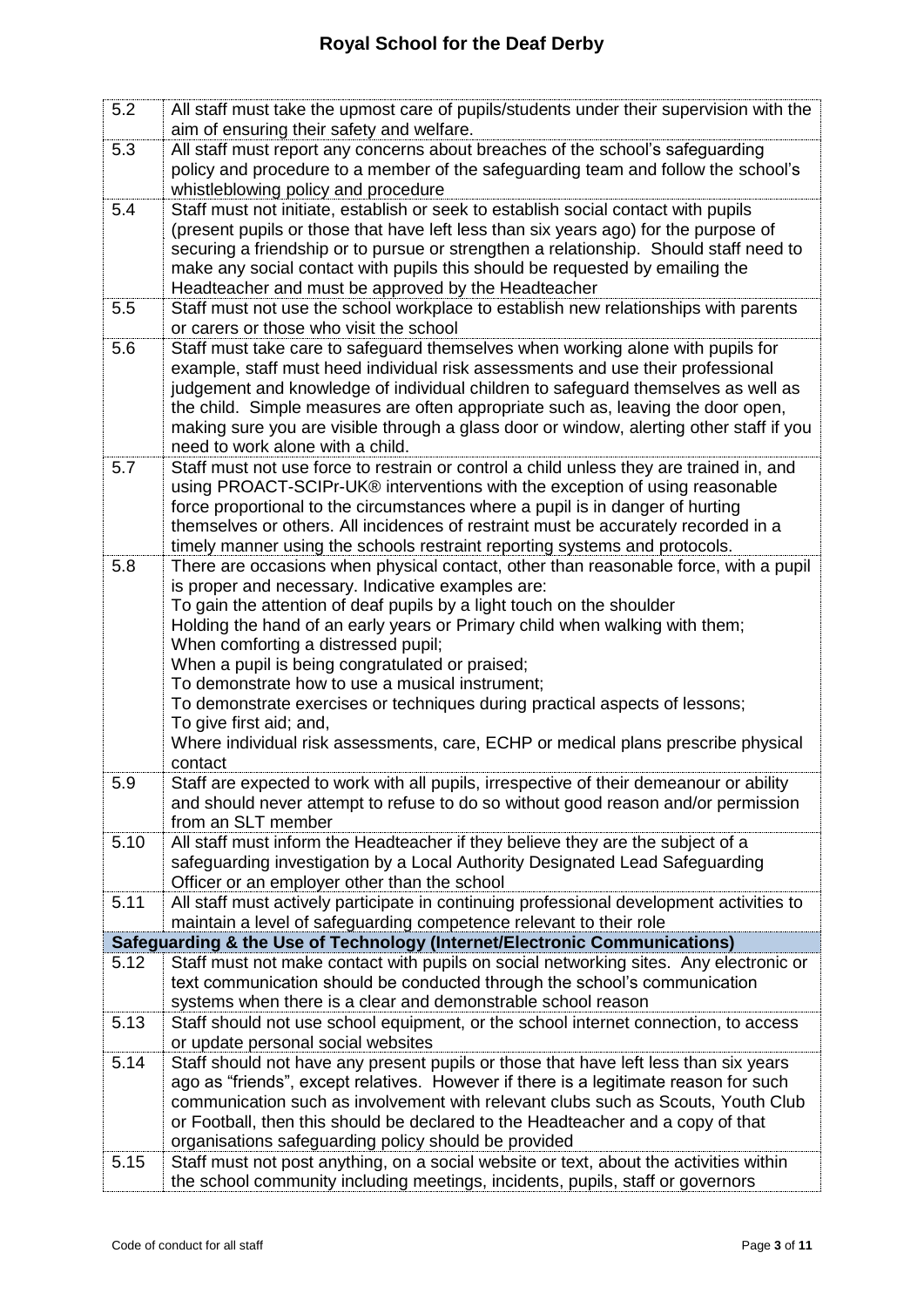| 5.16           | Only School equipment should be used to take photos of pupils. Photos should be                                                                                           |
|----------------|---------------------------------------------------------------------------------------------------------------------------------------------------------------------------|
|                | uploaded to the secure staff shared drive and images erased from any portable                                                                                             |
|                | devices                                                                                                                                                                   |
| $6\phantom{1}$ | <b>Honesty and Integrity</b>                                                                                                                                              |
| 6.1            | Staff must maintain the highest standards of honesty and integrity in their work.                                                                                         |
| 6.2            | All staff must comply with the Bribery Act 2010. A person may be guilty of an offence                                                                                     |
|                | of bribery under this act if they offer, promise or give financial advantage or other                                                                                     |
|                | advantage to someone; or if they request, agree or accept, or receive a bribe from                                                                                        |
|                | another person. If you believe that a person has failed to comply with the Bribery                                                                                        |
|                | Act, you should refer to the whistleblowing procedure                                                                                                                     |
| 6.3            | All offers of gifts or hospitality made to employees must be recorded on the Register                                                                                     |
|                | of Gifts and Hospitality on the Staff Share. The information to be entered is shown in                                                                                    |
|                | Appendix B. One-off token gifts from pupils/parents/carers and those of a trivial                                                                                         |
|                | nature given by those who receive a service from the school e.g. calendars, diaries,                                                                                      |
|                | pens, mugs, desk sets) do not need to be entered on the register.                                                                                                         |
| 6.4            | Staff must be aware that personal gifts from individual members of staff to individual                                                                                    |
|                |                                                                                                                                                                           |
|                | pupils are open to misinterpretation. This does not apply to gifts or reward systems                                                                                      |
|                | approved by a member of the SLT.                                                                                                                                          |
| 6.5            | All members of staff must declare any business interests outside of school that may<br>be connected either to the supply of goods / services to the school or be rewarded |
|                |                                                                                                                                                                           |
|                | through association with the school to the Headteacher in writing.                                                                                                        |
| 6.6            | Staff must not personally benefit from purchasing on behalf of the school for                                                                                             |
|                | example, through accruing reward points, or accepting "free" gifts such as kettles or                                                                                     |
|                | toasters or alcohol                                                                                                                                                       |
| $\overline{7}$ | <b>Communication</b>                                                                                                                                                      |
| 7.1            | All staff should be committed to the communication approach of the school which                                                                                           |
|                | values equally BSL and English. They should be prepared to improve their own                                                                                              |
|                | bilingual skills (whether this is improving their BSL or English skills to a minimum of                                                                                   |
|                | L2) as well as helping others to do so. They must be committed to good working by                                                                                         |
|                | hearing / deaf teams.                                                                                                                                                     |
| 7.2            | Staff must only use their school email account, school learning platform account,                                                                                         |
|                | school mobile when communicating electronically with pupils, parents and                                                                                                  |
|                | colleagues about work related matters unless in case of emergency.                                                                                                        |
| 7.3            | Calls, texts and emails should not be made during contact time with pupils, where a                                                                                       |
|                | member of staff is responsible for their supervision. Calls, texts and emails must                                                                                        |
|                | only be made during pupil contact time for the purpose of the safe and efficient                                                                                          |
|                | running of the school which directly affects the pupils during that lesson or activity, or                                                                                |
|                | in the case of an emergency                                                                                                                                               |
| 7.4            | Staff must not give any personal contact details to pupils or parents. If staff need to                                                                                   |
|                | call in an emergency, it is advised to dial 141 before the number so the caller<br>number is withheld                                                                     |
| 7.5            | Staff can only email parents using their official school email accounts (with the                                                                                         |
|                | exception of emergencies), document the communication on the pupil chronology                                                                                             |
|                | and wherever possible copy in their line manager. Information to be entered onto                                                                                          |
|                | the pupil chronology is given at Annex C.                                                                                                                                 |
|                | Should staff use personal email accounts they must show/forward the message to a                                                                                          |
|                | member of the SLT and then remove any personal detail from their device and                                                                                               |
|                | complete the appropriate records as described above.                                                                                                                      |
| 7.6            | Staff must not switch communication between languages for example, BSL and                                                                                                |
|                | English to add privacy to a conversation $-$ if the conversation is private find an                                                                                       |
|                | appropriate area                                                                                                                                                          |
| 7.7            | All staff are expected to proactively uphold the dignity of children and young people                                                                                     |
|                | and must not discuss matters relating to children and young people with or in front of                                                                                    |
|                | other children and young people                                                                                                                                           |
|                |                                                                                                                                                                           |
| 7.8            | When communicating all staff are expected to:                                                                                                                             |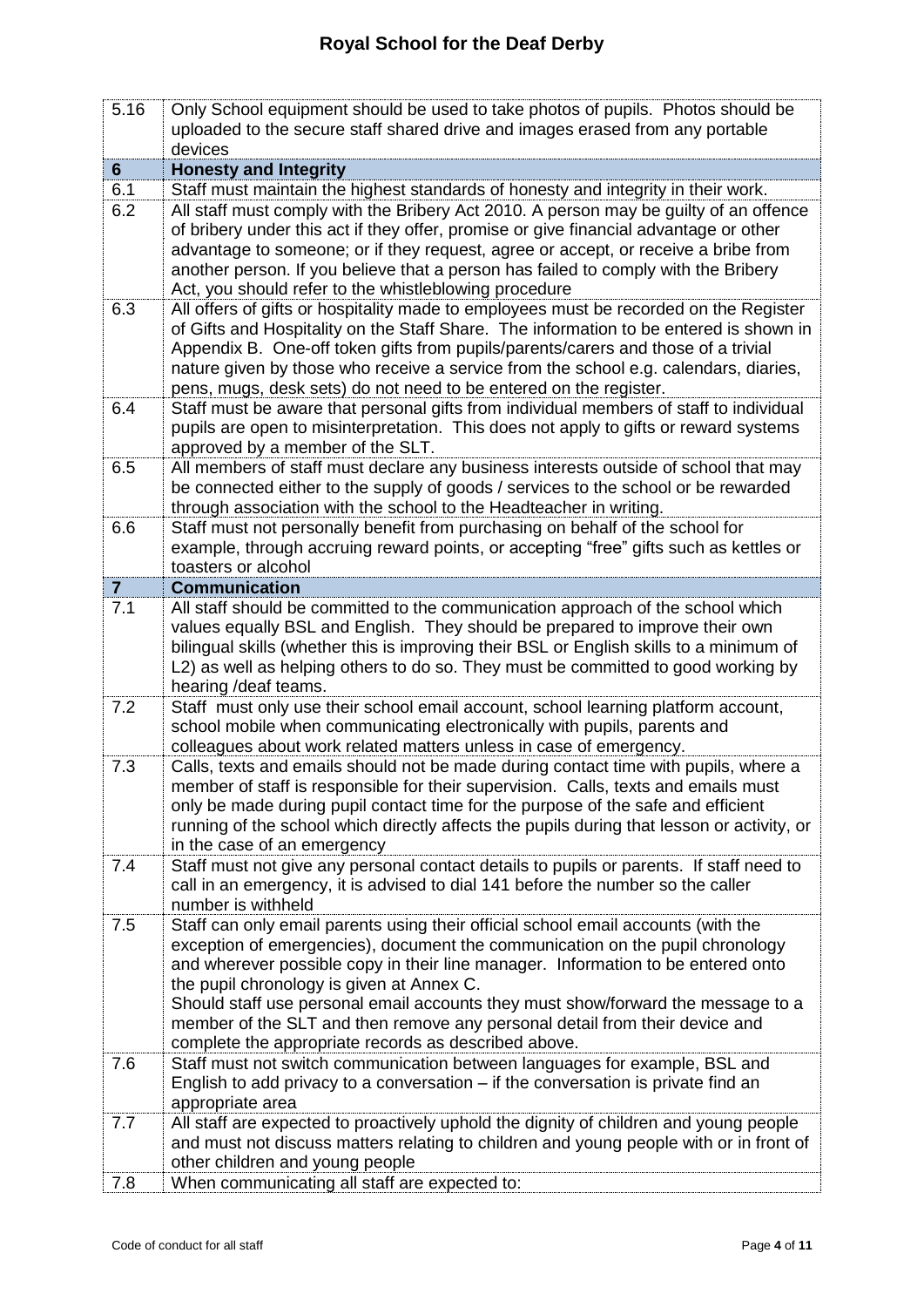|     | Be conscious of the language they use and the manner in which it is conveyed,<br>particularly when responding to pupils and other professionals.                                                                                                                                                                                                                                                                                                                                                                                                                                                                                                                |
|-----|-----------------------------------------------------------------------------------------------------------------------------------------------------------------------------------------------------------------------------------------------------------------------------------------------------------------------------------------------------------------------------------------------------------------------------------------------------------------------------------------------------------------------------------------------------------------------------------------------------------------------------------------------------------------|
|     | Use positive statements rather than negative ones so that children can learn what                                                                                                                                                                                                                                                                                                                                                                                                                                                                                                                                                                               |
|     | we expect of them in any situation.                                                                                                                                                                                                                                                                                                                                                                                                                                                                                                                                                                                                                             |
|     | Use a high degree of rationality and a low degree of emotion when explaining                                                                                                                                                                                                                                                                                                                                                                                                                                                                                                                                                                                    |
|     | something to or instructing pupils especially when they display challenging                                                                                                                                                                                                                                                                                                                                                                                                                                                                                                                                                                                     |
|     | behaviour. This will help pupils follow our words/signing without feeling threatened<br>or uncomfortable.                                                                                                                                                                                                                                                                                                                                                                                                                                                                                                                                                       |
|     | Avoid using sarcastic words/phrases/signs as these demean children and prevent                                                                                                                                                                                                                                                                                                                                                                                                                                                                                                                                                                                  |
|     | them from developing high self-esteem                                                                                                                                                                                                                                                                                                                                                                                                                                                                                                                                                                                                                           |
|     | Speak/sign respectfully to other adults at all times, even if we disagree with them.                                                                                                                                                                                                                                                                                                                                                                                                                                                                                                                                                                            |
| 8   | <b>Contractors</b>                                                                                                                                                                                                                                                                                                                                                                                                                                                                                                                                                                                                                                              |
| 8.1 | All relationships of a business or private nature with external contractors, or potential<br>contractors, must be made known to the employee's immediate line manager.<br>Orders and contracts must be awarded on merit, through fair competition, and no<br>special favour should be shown to businesses run by, for example, friends, partners,<br>former colleagues or relatives. No part of the local community should be<br>discriminated against.                                                                                                                                                                                                         |
| 8.2 | No employee shall purchase for private purposes goods or services from a firm<br>which has dealings with the school, where that firm is offering preferential terms to<br>the individual employee (directly or indirectly) because of a contractual, business or<br>other relationship with the school. It also precludes employees from using, for<br>private purposes any special trading cards which the school may hold for official<br>business. It does not however preclude employees benefitting from general<br>discounts offered by suppliers to all school employees or made available by the<br>school or trade unions on behalf of staff generally |
| 9   | <b>Conduct Outside of Work</b>                                                                                                                                                                                                                                                                                                                                                                                                                                                                                                                                                                                                                                  |
| 9.1 | Staff must not engage in conduct outside work which could seriously damage the<br>reputation and standing of the school or the employee's own reputation or the<br>reputation of other members of the school community. Any such conduct could lead<br>to dismissal                                                                                                                                                                                                                                                                                                                                                                                             |
| 9.2 | Staff should be aware that they may be seen as representative of the school outside<br>of normal working hours and should promote a professional and positive image of<br>the School. This includes at social events where pupils, parents and carers may be<br>present.                                                                                                                                                                                                                                                                                                                                                                                        |
| 9.3 | In particular, criminal offences that involve violence or possession or use of illegal<br>drugs or sexual misconduct are likely to be regarded as unacceptable and could lead<br>to dismissal                                                                                                                                                                                                                                                                                                                                                                                                                                                                   |
| 9.4 | Staff may undertake work outside school, either paid or voluntary, provided that it<br>does not conflict with the interests of the school and is not to a level which may<br>contravene the working time regulations or affect an individual's work performance.                                                                                                                                                                                                                                                                                                                                                                                                |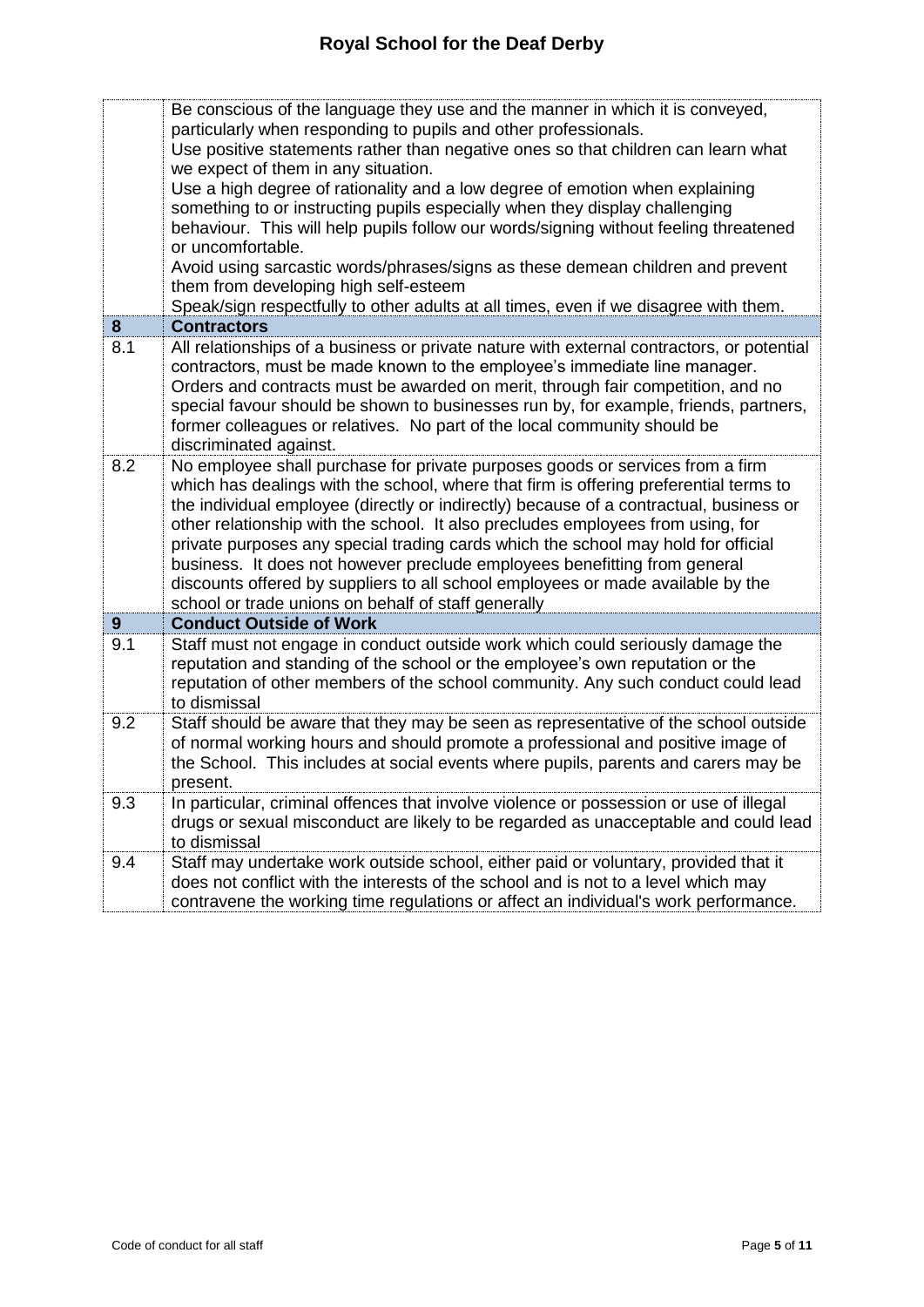| 10         | <b>Social Media</b>                                                                                                                                                     |
|------------|-------------------------------------------------------------------------------------------------------------------------------------------------------------------------|
| 10.1       | The expectations below apply whether or not the social media is accessed using                                                                                          |
|            | School facilities and equipment or equipment belonging to staff personally and to the                                                                                   |
|            | use of social media for both school and personal purposes, whether or not during                                                                                        |
|            | working hours or otherwise.                                                                                                                                             |
| 10.2       | Staff must remember that:                                                                                                                                               |
|            | social media includes Facebook, LinkedIn, Twitter, YouTube, all other<br>٠                                                                                              |
|            | networking sites, and all other internet postings, including blogs                                                                                                      |
|            | they are personally responsible for what they communicate via social media and<br>٠                                                                                     |
|            | that what they publish might be read by an audience wider than they intended.<br>they must ensure that any social media communication is communicated on their<br>٠     |
|            | own behalf and does not appear to be linked with the School in any way.                                                                                                 |
|            | All the above apply regardless of whether or not the social media is accessed using                                                                                     |
|            | school facilities and equipment or equipment belonging to you.                                                                                                          |
| 10.3       | Staff must not post or communicate disparaging or defamatory statements using                                                                                           |
|            | social media or otherwise about:                                                                                                                                        |
|            | our school;<br>a)                                                                                                                                                       |
|            | b)<br>our employees;                                                                                                                                                    |
|            | c)<br>our governors;                                                                                                                                                    |
|            | our learners and their parents/carers;<br>d)                                                                                                                            |
|            | our suppliers; or<br>e)                                                                                                                                                 |
|            | f)<br>our agents and contractors                                                                                                                                        |
|            | our Trustees<br>g)<br>OR statements that could be construed as being damaging or detrimental to the                                                                     |
|            | reputation of the school                                                                                                                                                |
| 11         | <b>Media Contact</b>                                                                                                                                                    |
| 11.1       | All enquiries from the media must be relayed to the Headteacher. In the event of the                                                                                    |
|            | absence of the Headteacher the Commercial Manager, in the absence of the                                                                                                |
|            | Commercial Manager, the Chair of Governors                                                                                                                              |
| 11.2       | Staff must not give interviews, make any comments or draw attention to any                                                                                              |
|            | relevant, written or printed material or hand any material to the media about the                                                                                       |
|            | School                                                                                                                                                                  |
| 11.3<br>12 | Staff must follow agreed protocols and statements issued by the school<br><b>Disclosure and Use of Information</b>                                                      |
| 12.1       | Where staff have access to confidential information about pupils/students or their                                                                                      |
|            | parents or carers, staff must not reveal such information except to those colleagues                                                                                    |
|            | who have a professional role in relation to the pupil/student.                                                                                                          |
| 12.2       | All staff are likely at some point to witness actions which need to be confidential. For                                                                                |
|            | example, where a pupil is bullied by another pupil (or by a member of staff), this                                                                                      |
|            | needs to be reported and dealt with in accordance with the appropriate school                                                                                           |
|            | procedure. It must not be discussed informally outside of meetings arranged by the                                                                                      |
|            | school, including with the pupil's/student's parent or carer, nor with colleagues in the                                                                                |
|            | school except with a senior member of staff with the appropriate role and authority to                                                                                  |
|            | deal with the matter.                                                                                                                                                   |
| 12.3       | However, staff have an obligation to share with their manager or the school's                                                                                           |
|            | Designated Safeguarding Lead any information which gives rise to concern about<br>the safety or welfare of a pupil. Staff must never promise a pupil that they will not |
|            | act on information that they are told by the pupil                                                                                                                      |
| 12.4       | No member of staff, unless specifically authorised to do so, may communicate to the                                                                                     |
|            | public or press any information about school activities including discussions and                                                                                       |
|            | decisions of the school or any of its committees following the exclusion of the public                                                                                  |
|            | or press, with the exception of information which is required to be published by law                                                                                    |
| 12.5       | Employees must not use any information obtained in the course of their employment                                                                                       |
|            | for personal gain or benefit, nor should they pass it on to others who might use it in                                                                                  |
|            | such a way                                                                                                                                                              |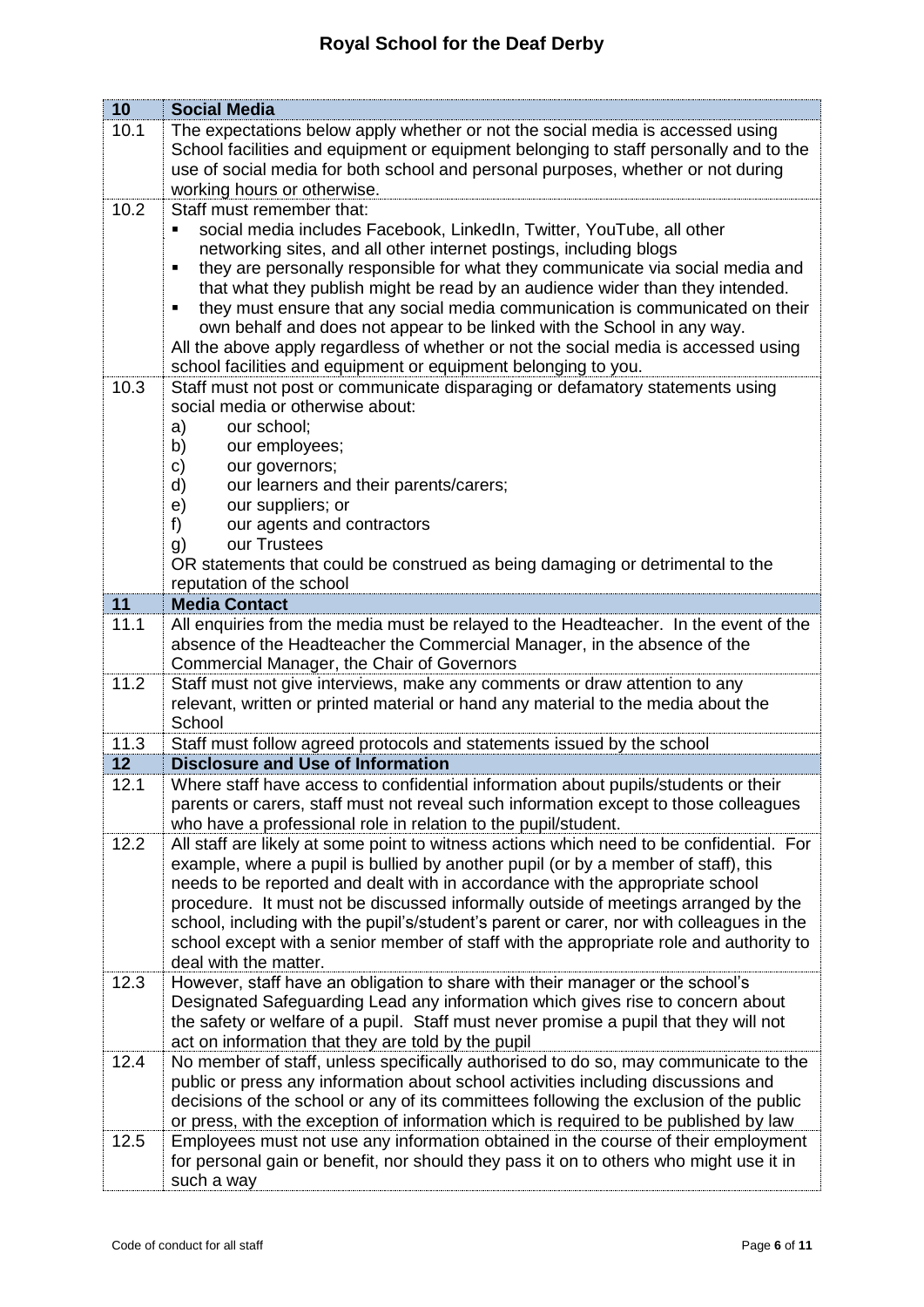| 12.6 | All staff must adhere to the school's rules and requirements relating to personal<br>and/or sensitive information, as covered by current Data Protection legislation. In<br>particular, information must not be disclosed to unauthorised people or<br>organisations.                                                                                                                                                                                                                         |
|------|-----------------------------------------------------------------------------------------------------------------------------------------------------------------------------------------------------------------------------------------------------------------------------------------------------------------------------------------------------------------------------------------------------------------------------------------------------------------------------------------------|
| 13   | <b>Arrest or Conviction Civil or Criminal Charges</b>                                                                                                                                                                                                                                                                                                                                                                                                                                         |
| 13.1 | You must, as soon as practicable inform the Headteacher if you reasonably believe<br>you may be, or are, arrested, charged, refused bail, required to attend court,<br>convicted or sentenced for any criminal offence.                                                                                                                                                                                                                                                                       |
| 13.2 | For the avoidance of doubt any employee who is a driver of a school minibus or who<br>uses their own car on the business of the school must notify the School Commercial<br>Manager upon receiving or believing they may receive notice of intended<br>prosecution for a drink drive or dangerous driving offence and immediately cease<br>driving on the school's behalf. This applies even if the employee believes they have<br>reasonable defence to such actual or possible prosecution. |
| 14   | <b>Personal Appearance &amp; Dress at Work</b>                                                                                                                                                                                                                                                                                                                                                                                                                                                |
| 14.2 | Although the school has not adopted a formal dress code it does expect employees<br>to observe a standard of personal hygiene and appearance appropriate to the nature<br>of work undertaken.                                                                                                                                                                                                                                                                                                 |
| 14.3 | A level of formality and smartness is appropriate                                                                                                                                                                                                                                                                                                                                                                                                                                             |
| 14.4 | Staff should also be aware of Health & Safety with regards to their choice of<br>footwear, clothing and jewellery.                                                                                                                                                                                                                                                                                                                                                                            |
| 14.5 | High heeled shoes should be avoided; closed toe shoes are advised. Flip flop type<br>shoes are not appropriate.                                                                                                                                                                                                                                                                                                                                                                               |
| 14.6 | Skirts should be of appropriate length and tops appropriate not low or revealing.<br>Clothing should not be see-through. Denim should not be worn to work with the<br>exception of social care, housekeeping and maintenance staff or when staff are on<br>trips and visits with children, participating in home clothes or INSET days.                                                                                                                                                       |
| 14.7 | Where specific uniforms or items of personal protective equipment are issued to<br>employees for the proper performance of their duties they must wear them at all<br>appropriate times.                                                                                                                                                                                                                                                                                                      |
| 15   | Maintenance of the Fire Register / Safeguarding Responsibilities                                                                                                                                                                                                                                                                                                                                                                                                                              |
| 15.1 | All staff must wear their name badge, where it can be seen, at all times. This is to<br>comply with the school safeguarding requirements and also to enable free<br>movement around the campus                                                                                                                                                                                                                                                                                                |
| 15.2 | All staff must sign in and out of the campus using the IN/OUT book in the main<br>School reception or contact reception to let them know when they leave the campus<br>and return on campus during working hours. Please note, this arrangement may<br>change when the access system is upgraded.                                                                                                                                                                                             |
| 16   | As Professionals we will                                                                                                                                                                                                                                                                                                                                                                                                                                                                      |
| 16.1 | Adhere to agreed deadlines and timescales for the completion and submission of<br>work                                                                                                                                                                                                                                                                                                                                                                                                        |
| 16.2 | Maintain confidentiality about anything that we see or hear in the school, so that<br>parents and children can trust us, and as a way of showing respect to our fellow<br>professionals and upholding the reputation of the school                                                                                                                                                                                                                                                            |
| 16.3 | Ensure when we need to "let off steam" it is in an appropriate area at an appropriate<br>time and never in front of pupils                                                                                                                                                                                                                                                                                                                                                                    |
| 16.4 | Never talk/sign about confidential, personal, or sensitive matters relating to staff,<br>pupils or parents and carers in front of other pupils                                                                                                                                                                                                                                                                                                                                                |
| 16.5 | Encourage open and honest communication - any employment concerns should<br>firstly be raised with your line manager.                                                                                                                                                                                                                                                                                                                                                                         |
| 16.6 | Not use their mobile phones at work during their directed hours / paid hours of<br>employment (child contact staff). Outside of these times, mobile phones should only<br>be used in areas where pupils are not present                                                                                                                                                                                                                                                                       |
|      |                                                                                                                                                                                                                                                                                                                                                                                                                                                                                               |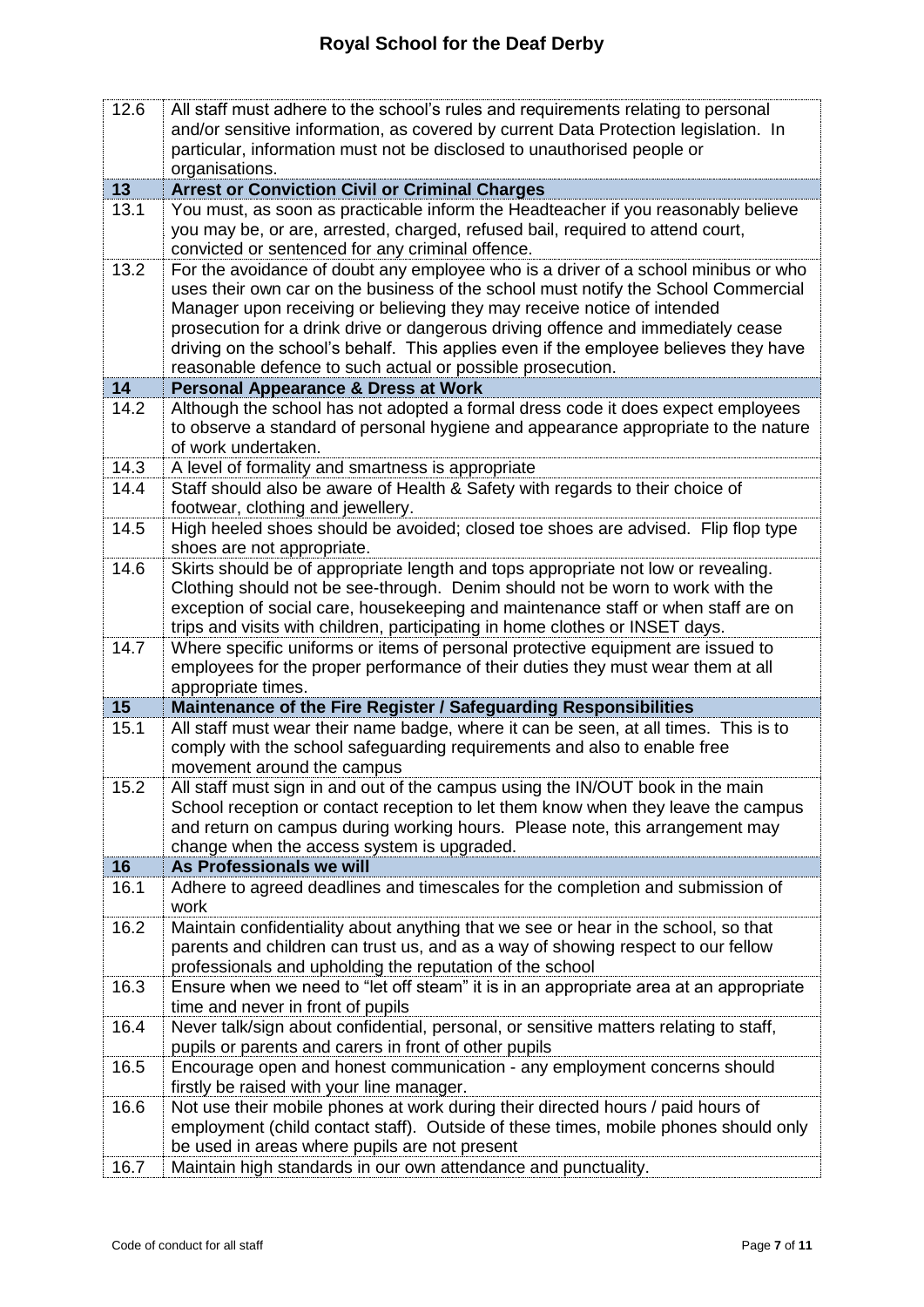| 16.8  | Work as part of a team, contributing as well as learning from others and helping to<br>build up a strong workforce so that we can provide the best possible learning<br>opportunities for pupils |
|-------|--------------------------------------------------------------------------------------------------------------------------------------------------------------------------------------------------|
| 16.9  | Treat everyone with respect                                                                                                                                                                      |
| 16.10 | Behave in a positive way despite any personal problems that we may have,<br>especially in front of pupils                                                                                        |
|       | 16.11 Attempt to resolve any problems balancing work and personal commitments through<br>discussion and agreement or through flexible working requests                                           |
|       | 16.12 Staff should communicate directly with parents and carers and not through taxi<br>escorts, taxi drivers or childminders                                                                    |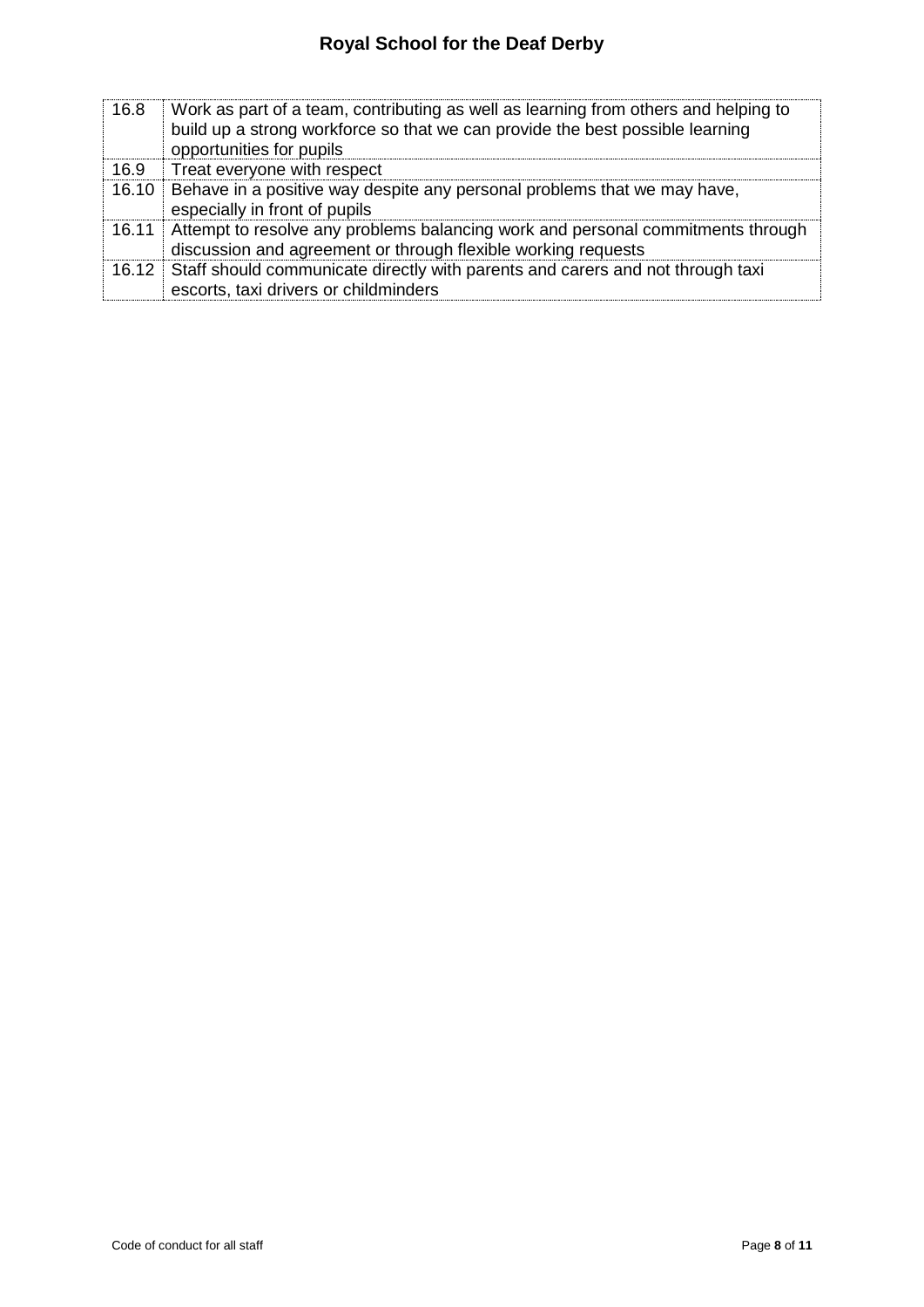## **Appendix A**

| Appendix 2- from Teachers' Standards Effective from 1 September 2012 (DfE)<br><b>Personal and Professional Conduct</b> |                                                                                                                                                                                                                                                                                                                                                                                                                                                                                                                                                                       |  |
|------------------------------------------------------------------------------------------------------------------------|-----------------------------------------------------------------------------------------------------------------------------------------------------------------------------------------------------------------------------------------------------------------------------------------------------------------------------------------------------------------------------------------------------------------------------------------------------------------------------------------------------------------------------------------------------------------------|--|
|                                                                                                                        | A teacher is expected to demonstrate consistently high standards of personal and<br>professional conduct. The following statements define the behaviour and attitudes<br>which set the required standard for conduct throughout a teacher's career.<br>Teachers uphold public trust in the profession and maintain high standards of ethics<br>and behaviour, within and outside school, by:<br>treating pupils with dignity, building relationships rooted in mutual respect and at<br>all times observing proper boundaries appropriate to a teacher's professional |  |
|                                                                                                                        | position<br>having regard for the need to safeguard pupils' well-being, in accordance with<br>m.<br>statutory provisions                                                                                                                                                                                                                                                                                                                                                                                                                                              |  |
| ٠<br>ш                                                                                                                 | showing tolerance of and respect for the rights of others<br>not undermining fundamental British values, including democracy, the rule of<br>law, individual liberty and mutual respect and tolerance of those with different<br>faiths and beliefs                                                                                                                                                                                                                                                                                                                   |  |
| ш                                                                                                                      | ensuring that personal beliefs are not expressed in ways which exploit pupils'<br>vulnerability or might lead them to break the law.                                                                                                                                                                                                                                                                                                                                                                                                                                  |  |
| ٠                                                                                                                      | Teachers must have proper and professional regard for the ethos, policies and<br>practices of the school in which they teach, and maintain high standards in their<br>own attendance and punctuality.                                                                                                                                                                                                                                                                                                                                                                 |  |
| ٠                                                                                                                      | Teachers must have an understanding of, and always act within, the statutory<br>frameworks which set out their professional duties and responsibilities.                                                                                                                                                                                                                                                                                                                                                                                                              |  |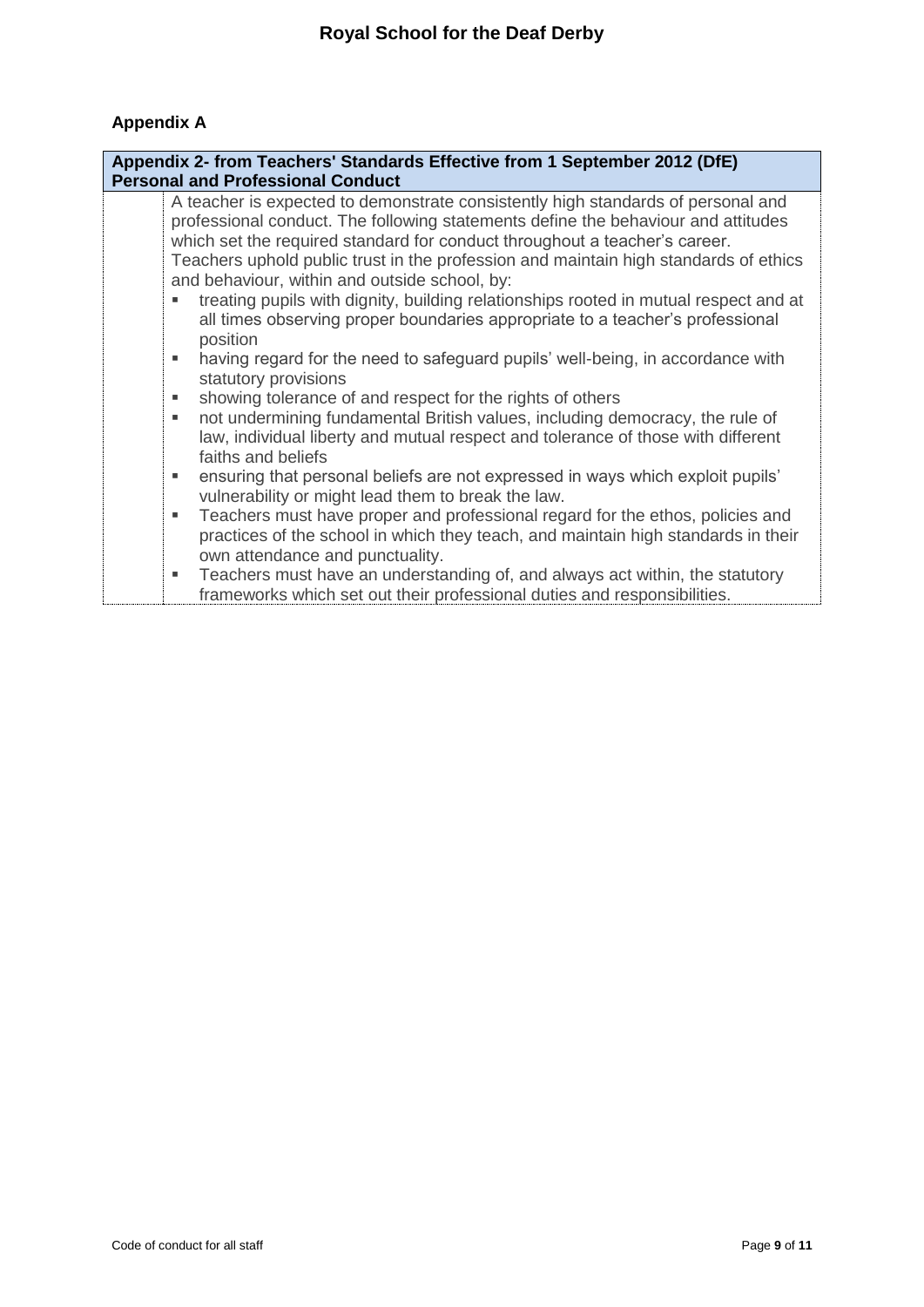## **Appendix B**

## **Register of Gifts and Hospitality**

| Person or<br>body/organisation<br>making the offer | Name of member of<br>staff to whom the<br>offer was made | <b>Gift or hospitality</b><br>offered                     | <b>Circumstances in</b><br>which the offer was<br>made                                                             | Action taken by the<br>member of staff<br>concerned | <b>SLT Response</b>                                                                                                                                 |
|----------------------------------------------------|----------------------------------------------------------|-----------------------------------------------------------|--------------------------------------------------------------------------------------------------------------------|-----------------------------------------------------|-----------------------------------------------------------------------------------------------------------------------------------------------------|
| Woolworths                                         | <b>Cuthbert Tinklers</b>                                 | 20% discount for his<br>purchases at<br>Woolworths        | In return for opening<br>an account and<br>agreeing to buy<br>£60.00 of stationery<br>each month for the<br>school | Accepted with thanks                                | Discussed with<br>Cuthbert that he<br>should not personally<br>benefit from working<br>at the school or<br>buying things on<br>behalf of the school |
| The Smart Family                                   | George Michael                                           | Minion balloon,<br>bunch of flowers, box<br>of chocolates | Child leaving<br>Primary, family thank<br>you for Mr Michael's<br>support                                          | Accepted with thanks                                | No issue                                                                                                                                            |